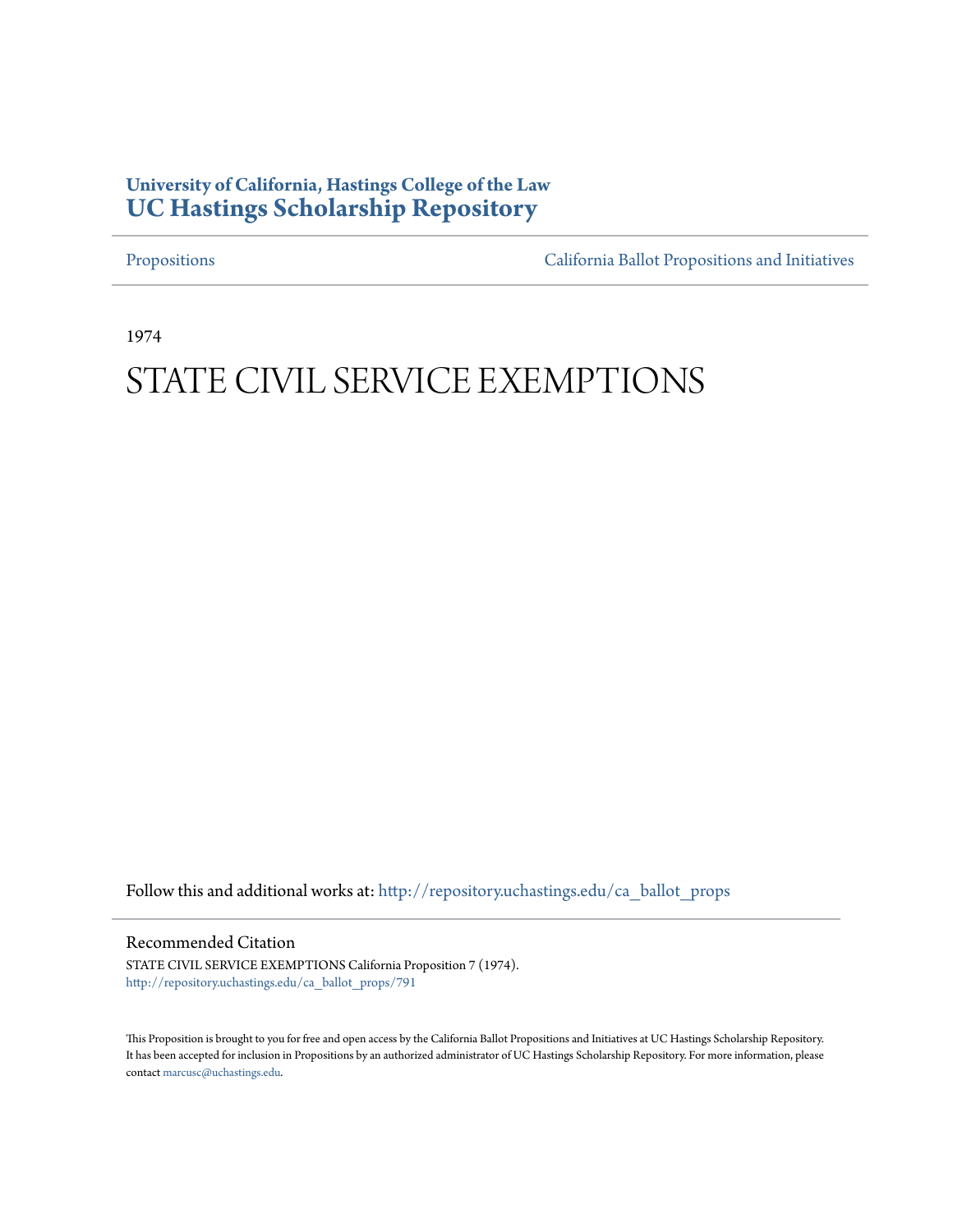**STATE CIVIL SERVICE EXEMPTIONS** 

#### **Ballot Title**

**STATE crVIL SERVICE EXEMPTIONS. LEGISLATIVE CONSTITUTIONAL AMENDMENT.** Amends Article XXIV, Section 4 of the State Constitution to exempt additional positions from civil service consisting of: chief administrative officer of the California Postsecondary Education Commission and five deputies. Financial Impact: This measure involves little or no fiscal effect. .

#### **Analysis by Legislative Counsel**

#### **Effect:**

California's Constitution provicles that in the state civil service, permanent appointment and promotion shall be made under a general system based on merit ascertained by competitive examination. It further provides that the State Civil Service System includes every officer and employee of the state except as otherwise provided in the Constitution; it then exempts certain specified officers and employees from civil service. The officers and employees presently exempt from civil service include, generally, those elected by the people or appointed directly by the Governor, those employed by the Legislature, the courts, the University of California and the California State University and Colleges and the teaching staff of public schools and certain designated deputies and employees.

This measure would amend the Constitution to also exempt from the state's civil service the Chief Administrative Officer of the California Postsecondary Education Commission and five deputies of that office.

#### **Fiscal Impact:**

The Department of Finance and the Legislative Analyst advise that adoption of this measure would have little or no fiscal effect.

You should vote "YES" on this measure if you want to exempt the Chief Administrative Officer of the California Postsecondary Education Commission and five deputies from civil service.

You should vote "NO" on this measure if you do not want the Chief· Administrative Officer of the California Postsecondary Education Commission and five deputies to be exempt from civil service.

**Apply for Your Absentee Ballot Early**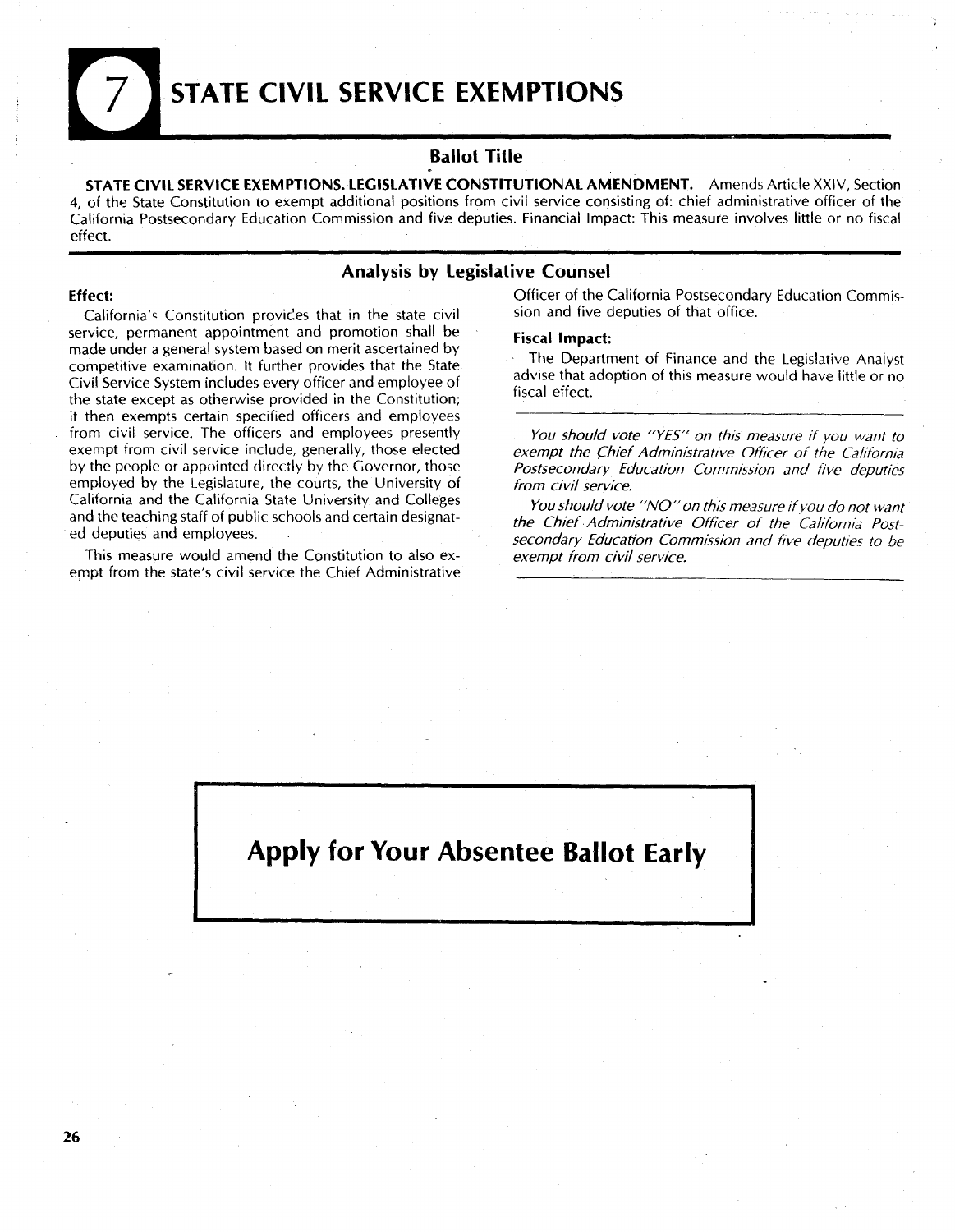This amendment proposed by Assembly Constitutional Amendment 76 'tatutes of 1974, Resolution Chapter 6) expressly amends an existing section the Constitution by adding a subdivision thereto; therefore, the provisions

 $_{\rm P}$ roposed to be ADDED are printed in BOLDFACE TYPE to indicate that they are NEW.

#### PROPOSED AMENDMENT TO ARTICLE XXIV, SECTION 4

SEC. 4. The following are exempt from civil service:

(a) Officers and employees appointed or employed by the Legislature,

either house, or legislative committees. . (b) Officers and employees appointed or employed by councils, commissions or public corporations in the judicial branch or by a court of record

or officer thereof. (c) Officers elected by the people and a deputy and an employee selected by each elected officer.

(d) Members of boards and commissions.

(e) A deputy or employee selected by each board or commission either appointed by the Governor or authorized by statute.

(f) State officers directly appointed by the Governor with or without the consent or confirmation of the Senate and the employees of the Governor's office, and the employees of the Lieutenant Governor's office directly appointed or employed by the Lieutenant Governor.

(g) A deputy or employee selected by each officer, except members of boards and commissions, exempted under Section 4(f).

(h) Officers and employees of the University of California and the California State Colleges.

(i) The teaching staff of schools under the jurisdiction of the Department of Education or the Superintendent of Public Instruction.<br>(j) Member, inmate, and patient help in state homes, charitable or

(j) Member, in<br>mate, and patient help in state homes, charitable or correctional institutions, and state facilities for mentally ill or retarded persons.<br>
(k) Members of the militia while engaged in military service.<br>
(l)

(m) In addition to positions exempted by other provisions of this section, the Attorney General may appoint or employ six deputies or employees, the Public Utilities Commission may appoint or employ one deputy or employee, and the Legislative Counsel may appoint or employ two deputies or employees.

(n) The chief administrative officer of the California Postsecondary Education Commission and five deputies,

## **Remember to Vote on Election Day Tuesday; June 4, 1974**  Polls are **open from 7 A.M. to 8 P.M.**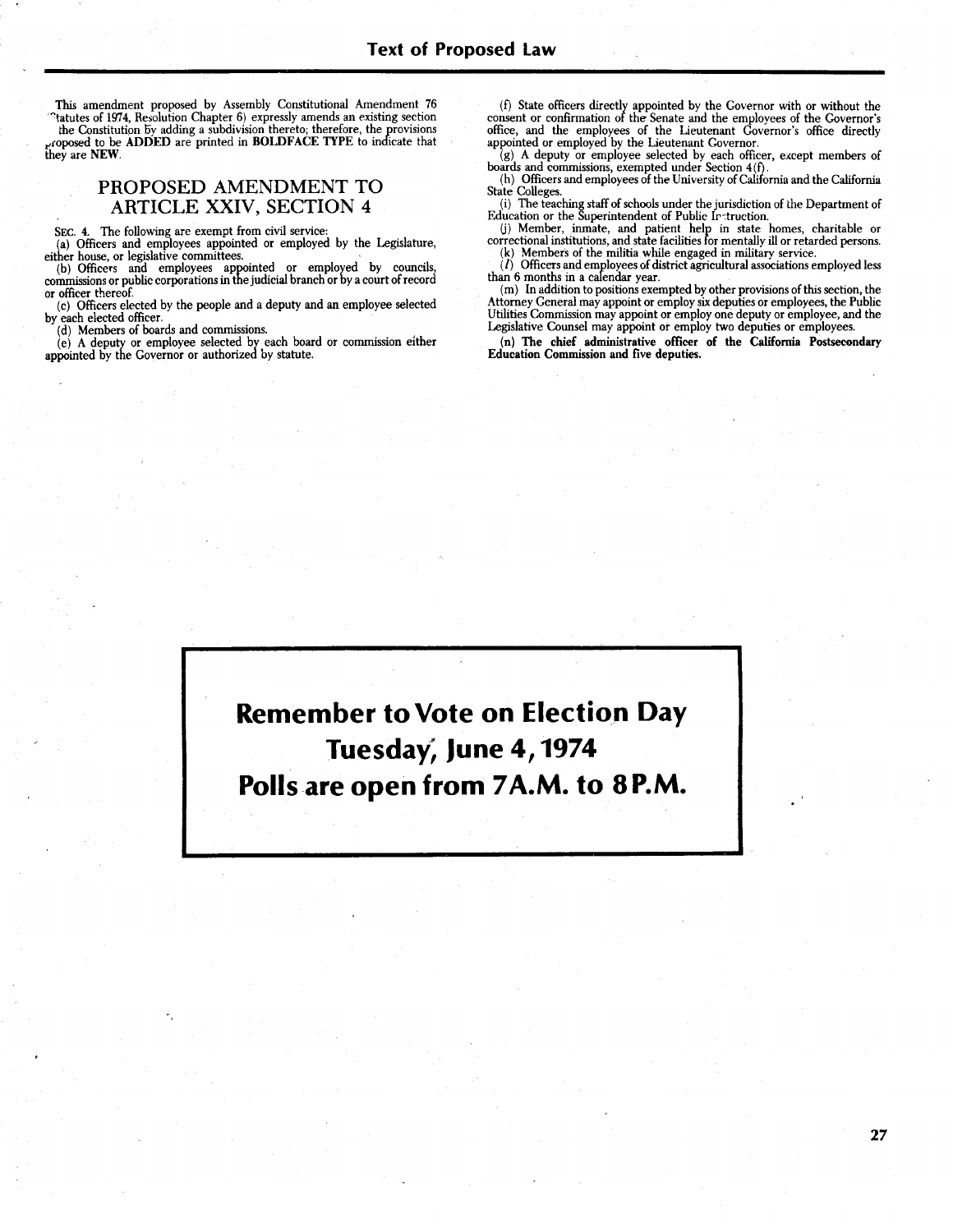**State Civil Service Exemptions** 

#### Argument in Favor of Proposition 7

Proposition 7 will enable California's new Postsecondary Education Commission to improve statewide planning and coordination of our vast system of education beyond the high school level.

Nearly 11/<sub>2</sub> million students attend our two hundred private and publicly supported colleges and universities alone. Additionally, there are hundreds of vocational, trade, and business schools. There has been little effective planning and coordination between them.

In order to better meet California's educational needs, and to save more taxpayer dollars; the Governor and Legislature in 1973 created the Postsecondary Education Commission. It is responsible for preparing a comprehensive five-year plan for California postsecondary education which will integrate the programs and plans of our various public and private institution: The Commission will also advise the Governor, the Legislature, and the educational institutions themselves, in an effort to provide better and more economic educational decisions. .

Our Constitution wisely guarantees civil service status for most state employees. It automatically grants one top exempt position to each state agency and provides more where justified and approved by the voters. Proposition 7 grants six exemptions to the new Postsecondary Education Commission. This will give the Commission needed flexibility for attracting the most highly qualified persons to fulfill its sensitive role.

The entire staffs of the University of California and the California State University and Colleges are exempt from

civil service regulations. The Commission--which has planning and coordinating responsibilities relating to these two large public systems-needs similar freedom.

Proposition 7 has strong support from the higher education community. The University of California administration has said "this exemption would provide the Commission with the flexibility necessary to recruit outstanding people to carry out the Commission's work."

This proposal was first recommended by a joint legislative committee after its two-year study of California higher education. It has strong bipartisan support. It passed the Assembly by a vote of 62-1, the Senate by a vote of 27-9.

Proposition 7 is endorsed by Assembly Speaker Bob Moretti, Assembly Republican leader Bob Beverly, and by Assemblymen Willie Brown and Ray Gonzales. It is supported by Republican Senator Howard Way and Democratic Senator Albert Rodda.

No group, including the California State Employees Association, opposes Proposition 7.

Help yourself and all Californians to better planned and more economic postsecondary education. Vote "yes" on Proposition 7.

JOHN VASCONCEllOS *Assemblyman, 24th District*  FRANK LANTERMAN *Assemblyman, 47th District*  ROBERT STEVENS *Senator, 25th District* 

### No rebuttal to the argument in favor of Proposition 7 was submitted